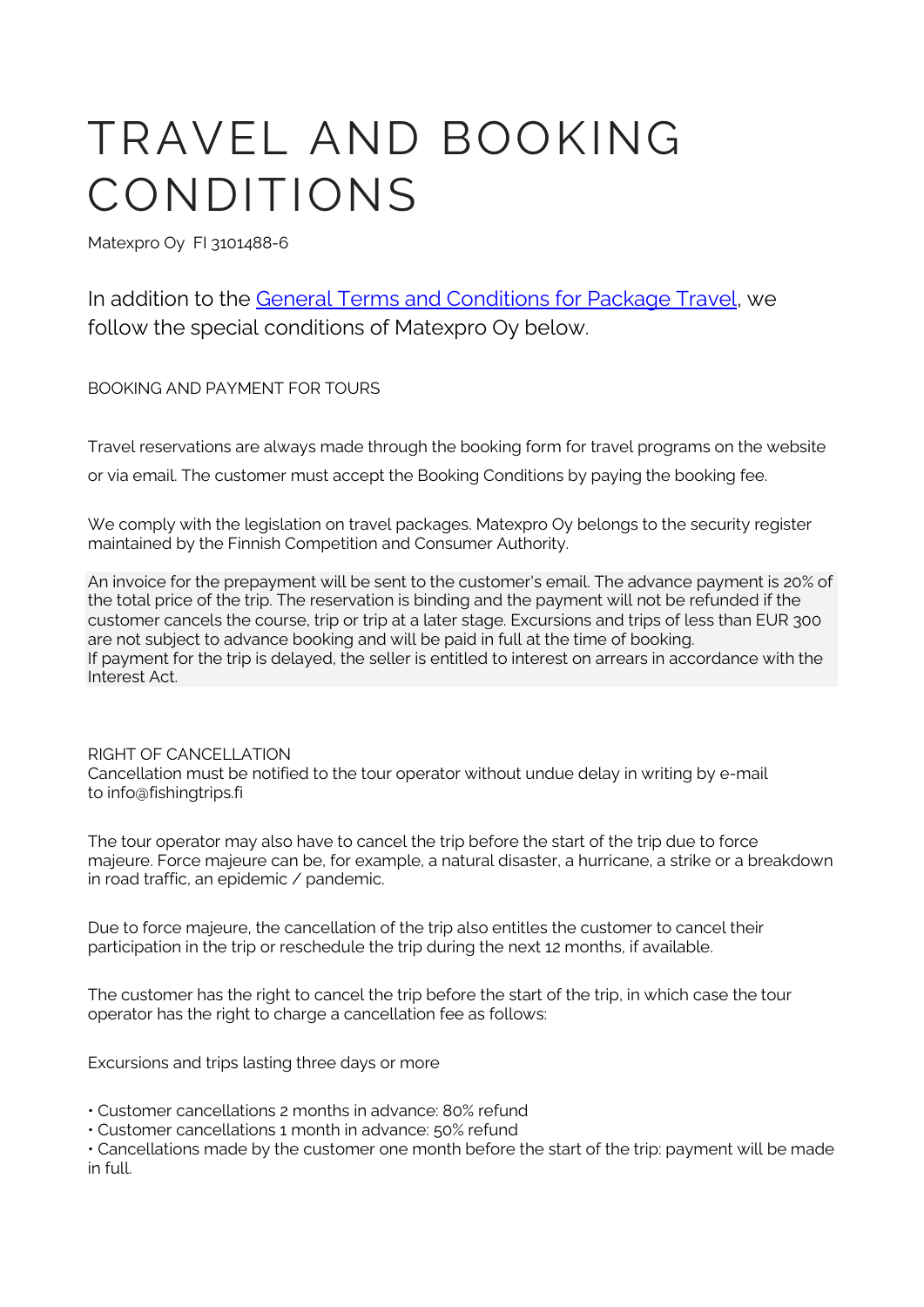Courses, excursions and trips lasting less than three days

• Customer cancellations 2 weeks or earlier: 80% refund

• Customer cancellations 7-13 days before the trip: 50% refund

• Customer cancellations 0-6 days before the start of the trip: the paid trip fee will be charged in full.

The cancellation date is the day on which the organizer has received written notice of the cancellation from the customer.

If a sudden illness, injury or death of a passenger or close relative may result in cancellation, it is a good idea to make sure in advance that your travel insurance covers the cost of the booking. In these cases, we also comply with the customer's cancellation rights mentioned above.

If the customer does not cancel his trip and does not arrive at the agreed place on the day of the start of the trip or he is unable to participate in the trip, then he is not entitled to a refund. The customer is obliged to be on time according to the schedule of the program. The delay does not justify the return or reorganization of the program.

The tour operator has the right to cancel a excursion or trip if there are not enough participants coming. Thus, the tour operator has mentioned the number of participants in the trip or in the itinerary. The cancellation must be notified to the customer immediately, taking into account the destination and length of the trip. If the tour operator cancels the trip, the tour operator must return the payments no later than 14 days after the cancellation of the contract.

## INSURANCE AND LIABILITY

Matexpro has insured customers with liability insurance. Liability insurance is a security when the company's operations cause personal injury or damage to property to the customer. The tour operator is only liable for personal injury or material damage caused by the tour operator due to the tour operator's negligence.

The customer is personally liable for other damages and luggage with his own insurance. Customers must have their own leisure travel insurance valid during the trip.

Checking the coverage of insurance coverage on certain trips is especially important.

When taking out travel insurance, we also recommend obtaining insurance that includes cancellation insurance. The tour operator is not responsible for the voluntary insurance required by the passenger and its coverage.

## CONTENT, IMPLEMENTATION OF THE JOURNEY AND CHANGES TO THE PLANS

The contents and prices of the trip can be viewed on the website. The prices of guided group trips include the guide services according to the travel programs as well as the separately mentioned services / products included in the trip, which are announced in advance in the travel descriptions on our website. We reserve the right to cancel a booking if payments are not made on time.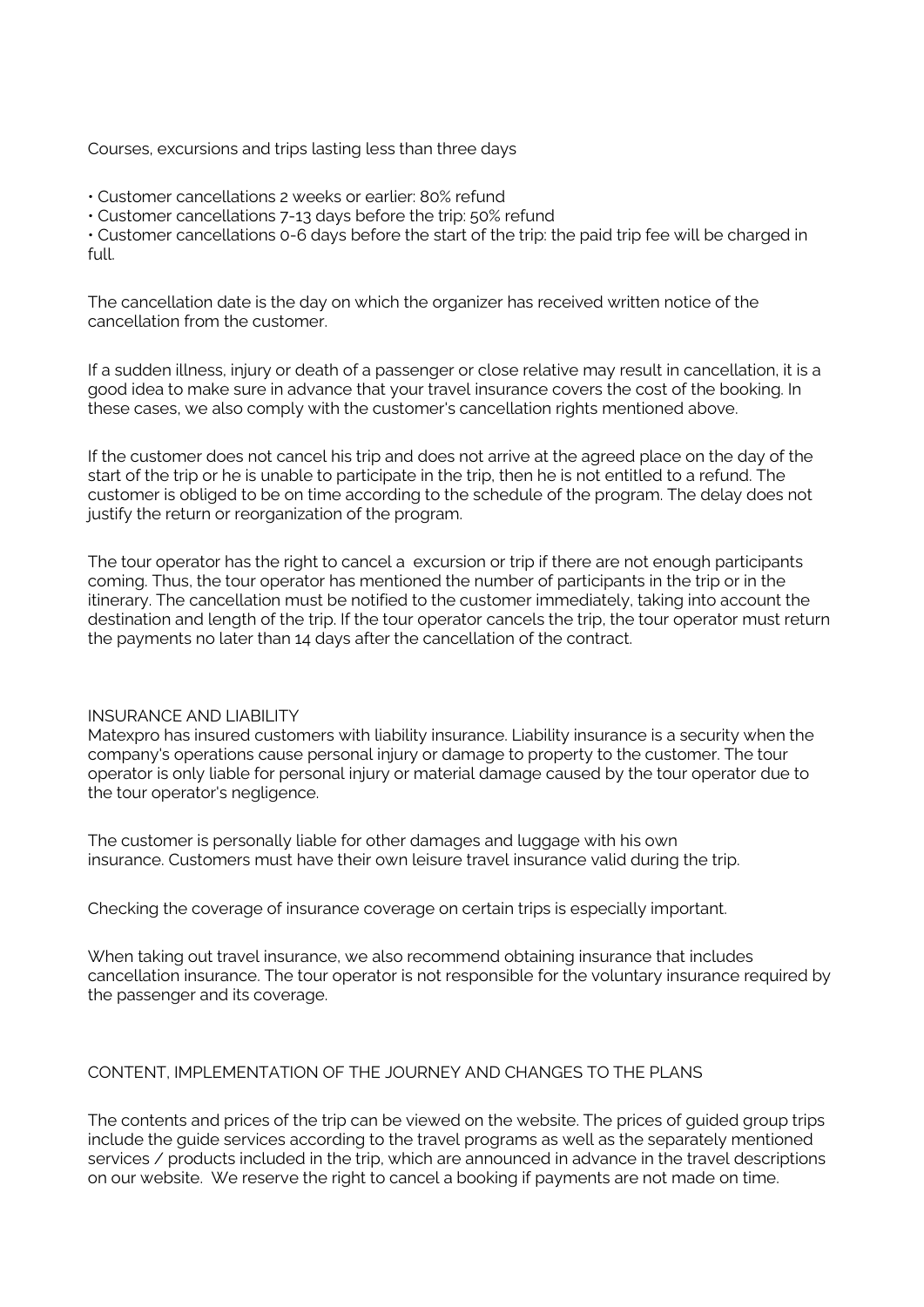COVID - 19 travel restrictions caused by the epidemic:

We monitor the coronavirus situation and always follow the restrictions, instructions and recommendations of the authorities. We observe and implement distance and hygiene instructions. If you have had even minor symptoms or knowledge of possible exposure before you leave, you should refrain from traveling.

In the case of a general infectious disease and the trip has to be canceled by the tour operator due to official recommendations, we will refund the participation fee to you in full.

Deviating from the booking and cancellation conditions, the customer does not have the right to cancel the reservation on the grounds that the participant who made the reservation will not be able to arrive at the trip or trip due to travel restrictions due to the COVID-19 corona epidemic.

Travel restrictions do not constitute Force Majeure, as international travel restrictions in the COVID - 19 epidemic are not unforeseen. In this situation, the normal booking and cancellation policy applies to the cancellation and non-arrival of the customer.

The above also applies in the event that customers are unable to reach the site due to cancellation or change of schedules. The cancellation or rescheduling of public transport is possible due to the COVID - 19 epidemic and is not a case of force majeure, as it is not an unforeseen situation.

#### HEALTH

The customer is responsible for their own health when participating in excursions and trips. The effect of the conditions of the trip (physical exertion, conditions in nature and on the water, etc.) should be considered in advance and, if necessary, the departure should be discussed with your doctor. The tourist is responsible for their own medication. It is a good idea to inform the tour guide / guide of any underlying conditions (diabetes, epilepsy, heart disease, etc.). A pregnant woman participates in the event at her own risk. We observe absolute confidentiality in all matters concerning our customers!

#### COMPLIANCE WITH THE AGREEMENT AND LEGISLATION

The agreement will be complied with on both sides and the ambiguities will initially be resolved through negotiations between the parties. In the event of disagreement, the consumer may be in contact with consumer advice ( [consumerjauvota.fi](http://kuluttajaneuvota.fi/) ). A dispute concerning the agreement can be referred to the Consumer Disputes Board ( [consumerjariita.fi](http://kuluttajariita.fi/) ).

The provisions of the Consumer Protection Act apply to the activities. Matexpro Oy is responsible for ensuring that the service provided is safe with pre-made safety plans and health and safety standards within the framework of Finnish law and regulations. In order for all of us to have a successful and comfortable trip, you can also visit the text of Tukes / the following link: As a customer in consumer service

[Being a customer of a consumer service | Finnish Safety and Chemicals Agency \(Tukes\)](https://tukes.fi/en/home-and-leisure-time/hobbies-and-activities/being-a-customer-of-a-consumer-service)